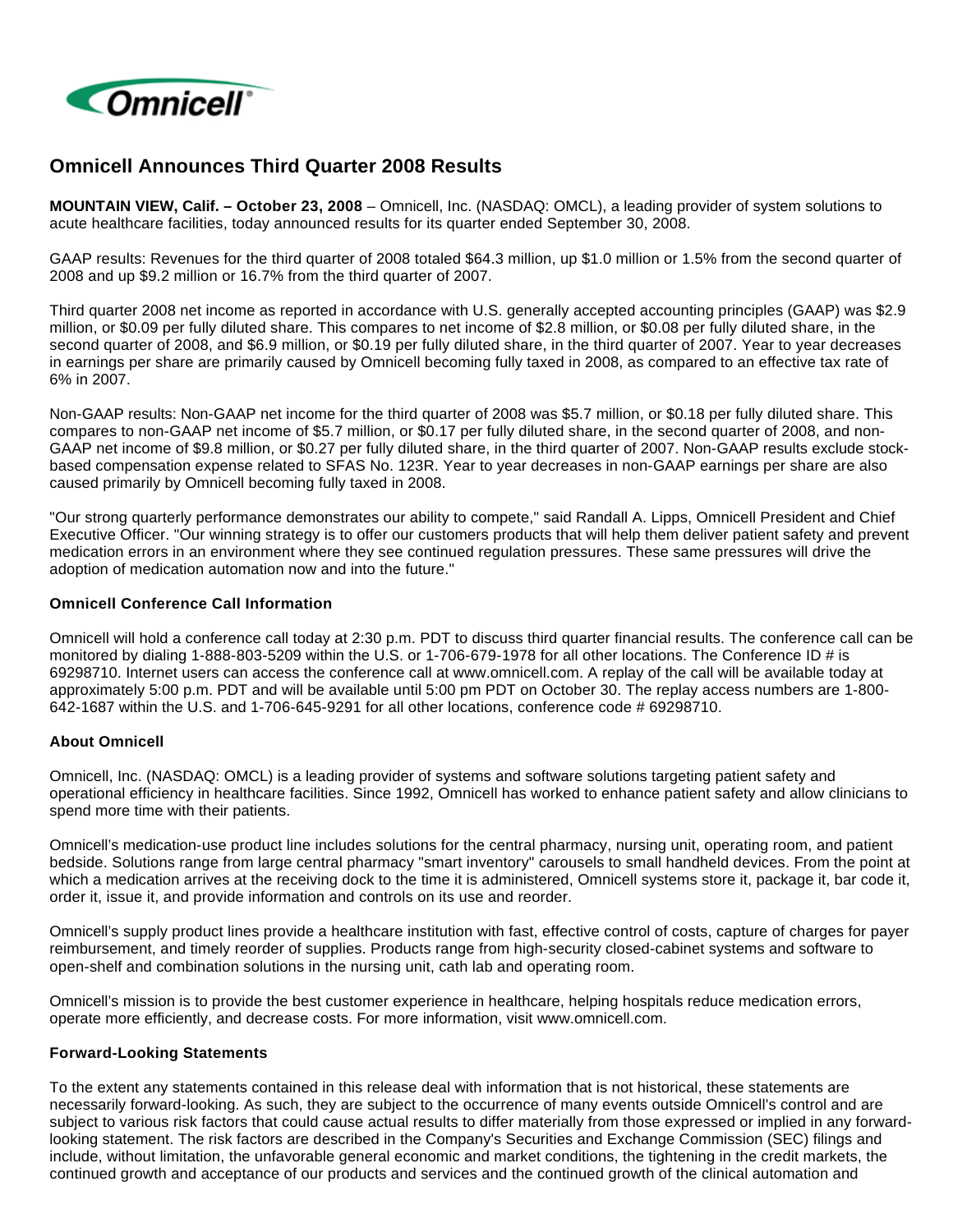workflow automation market generally, the potential of increasing competition, the ability of the company to grow product backlog, retain key personnel, develop new products and integrate acquired products or intellectual property in a timely and cost-effective manner, and improve sales productivity. Prospective investors are cautioned not to place undue reliance on forward-looking statements.

# **Use of Non-GAAP Financial Information**

This press release contains financial measures that are not calculated in accordance with U.S. generally accepted accounting principles (GAAP). Our management evaluates and makes operating decisions using various performance measures. In addition to Omnicell's GAAP results, we also consider non-GAAP gross margin, non-GAAP operating expenses, non-GAAP net income, and non-GAAP earnings per diluted share. These non-GAAP results should not be considered as an alternative to gross margin, operating expenses, net income, earnings per fully diluted share, or any other performance measure derived in accordance with GAAP. We present these non-GAAP results because we consider them to be important supplemental measures of Omnicell's performance.

Our non-GAAP gross margin, non-GAAP operating expenses, non-GAAP net income, non-GAAP earnings per fully diluted share are exclusive of certain items to facilitate management's review of the comparability of Omnicell's core operating results on a period to period basis because such items are not related to Omnicell's ongoing core operating results as viewed by management. We define our "core operating results" as those revenues recorded in a particular period and the expenses incurred within that period that directly drive operating income in that period. Management uses these non-GAAP financial measures in making operating decisions because, in addition to meaningful supplemental information regarding operation performance, the measures give us a better understanding of how we should invest in research and development, fund infrastructure growth and evaluate marketing strategies. In calculating the above non-GAAP results, management specifically adjusted for the following excluded item:

Stock-based compensation expense impact of SFAS No. 123R. We recognize equity plan-related compensation expenses, which represent the fair value of all share-based payments to employees, including grants of employee stock options, as required under SFAS No. 123 (revised 2004), "Share-Based Payment" (SFAS No. 123R). Management adjusts for stock-based compensation expenses related to SFAS No. 123R because management believes that, in general, this item possesses the following characteristics: it is unrelated to the ongoing operation of the business in the ordinary course; it is non-operational and non-cash expenses involving stock option grants.

We believe that the presentation of these non-GAAP financial measures is warranted for several reasons:

1) Such non-GAAP financial measures provide an additional analytical tool for understanding Omnicell's financial performance by excluding the impact of items which may obscure trends in the core operating results of the business;

2) Since we have historically reported non-GAAP results to the investment community, we believe the inclusion of non-GAAP numbers provides consistency and enhances investors' ability to compare our performance across financial reporting periods;

3) These non-GAAP financial measures are employed by Omnicell's management in its own evaluation of performance and are utilized in financial and operational decision making processes, such as budget planning and forecasting; and

4) These non-GAAP financial measures facilitate comparisons to the operating results of other companies in our industry, which use similar financial measures to supplement their GAAP results, thus enhancing the perspective of investors who wish to utilize such comparisons in their analysis of our performance.

Set forth below are additional reasons why specific items are excluded from our non-GAAP financial measures:

a) While stock-based compensation calculated in accordance with SFAS No.123R constitutes an ongoing and recurring expense of Omnicell, it is not an expense which requires cash settlement by Omnicell. We therefore exclude these charges for purposes of evaluating core operating results. Thus, our non-GAAP measurements are presented exclusive of stock-based compensation expenses to assist management and investors in evaluating our core operating results.

b) We present our reconciliation of non-GAAP financial measures on a net of tax basis because the exact tax differences related to the timing and deductibility of stock-based compensation, pursuant to the adoption of SFAS No. 123R, is dependent upon the trading price of Omnicell's common stock and the timing and exercise by employees of their stock options. We analyze and measure operating results net of tax when evaluating core operating results because the tax effect related to stock-based compensation expenses is inconsistent in amount and frequency.

As stated above, we present non-GAAP financial measures because we consider them to be important supplemental measures of performance. However, non-GAAP financial measures have limitations as an analytical tool and should not be considered in isolation or as a substitute for Omnicell's GAAP results. In the future, we expect to incur expenses similar to the non-GAAP adjustments described above and expect to continue reporting non-GAAP financial measures excluding such items. Some of the limitations in relying on non-GAAP financial measures are: